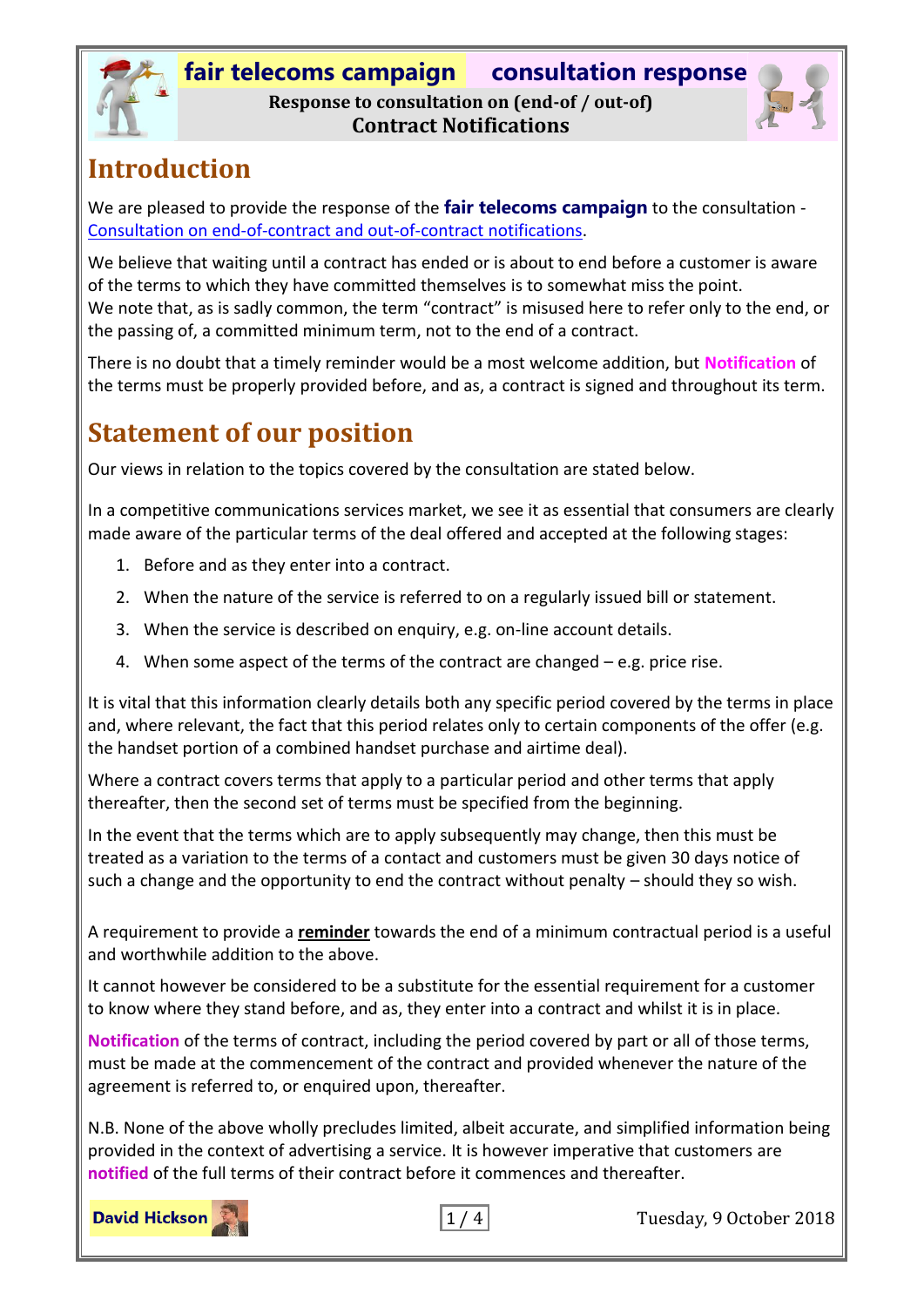

## **fair telecoms campaign consultation response**

#### **Response to consultation on (end-of / out-of) Contract Notifications**



# **Unbundling**

Where a provider may offer a number of products and services as part of deal, then it is reasonable for this to be offered at a lower price than that offered if the components were purchased separately.

A competitive market and clarity for the consumer demands visibility of the respective costs and the discount which has been applied.

This is especially relevant where only one element of the deal applies for a fixed period, e.g. paying off the cost of a mobile handset in monthly instalments.

That specific issue is covered by the **Ofcom** consultation - [Helping consumers to get better deals in](https://www.ofcom.org.uk/consultations-and-statements/category-2/consumers-communications-markets-mobile-handsets)  [communications markets -](https://www.ofcom.org.uk/consultations-and-statements/category-2/consumers-communications-markets-mobile-handsets) mobile handsets. Our response to this will be presented in due course.

The key point is however that of visibility and **Notification**, the topic of this consultation.

We believe that **Notification** of the terms of a contract cannot be deferred until they are about to end or change. This must be provided throughout and with all components detailed (including any discount for a bundled deal).

The telecoms market has long suffered from misleading pricing and consumer confusion due to opaque bundling of services. The bundling of instalments to pay for a mobile phone with airtime is probably the most notable. Other examples include the bundling of a "line rental" charge (possibly including the provision of landline telephone service and some inclusive calls) in the price for a broadband service.

**Ofcom** made a most valuable step in this regard by the much celebrated unbundling of what are known as Access Charges and Service Charges in context of calls to all "premium rate" numbers (whether or not these are used for the provision of "Premium Rate Services"). The UK [Calling](https://www.ofcom.org.uk/phones-telecoms-and-internet/advice-for-consumers/advice/uk-calling) measures, in place since July 2015, have provided greater transparency. A significant benefit of this has been the elimination of many rip-offs.

We firmly believe that a similar approach to the terms of service contracts will yield similar benefits. This is nonetheless demanded by the principles of fairness.

# **Our view on the approach outlined in the consultation**

We recognise that what is proposed is a pragmatic measure targeted on the consequences of past inadequate regulation of unfair activity.

Obviously moving to a better situation henceforward cannot correct the present situation entirely. This applies to those already suffering as a result of being in a wholly inappropriate arrangement – e.g. continuing to pay for a mobile handset of which they completed the purchase some time ago.

Having identified the problem, it is however inadequate for **Ofcom** to seek only to clear up a past mistake, whilst allowing the situation to continue – albeit with a partial clear up remedy in place.

We feel that **Ofcom** must treat the disease – inadequate **Notification** of contract terms, rather than just the symptoms – lack of awareness that a minimum period has ended or is about to end.

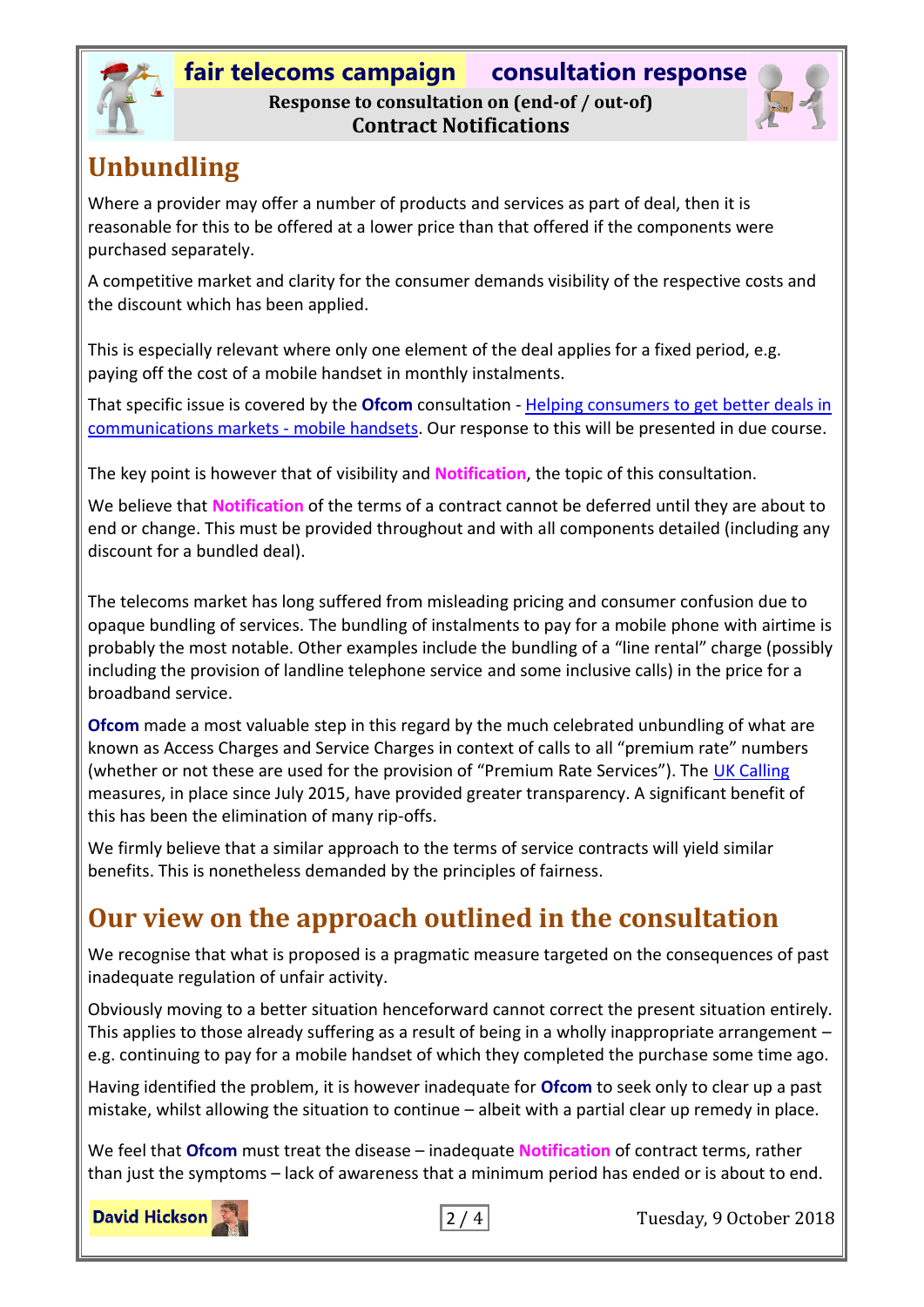### **fair telecoms campaign consultation response**

**Response to consultation on (end-of / out-of) Contract Notifications**



## **Responses to Consultation Questions**

To avoid repetition in the individual responses, we must make clear our view that **Ofcom**'s wider policy objectives, in line with its statutory duties, are not met by the measures proposed.

What is specifically proposed will undoubtedly be helpful, and it is to be welcomed. It does not however adequately address the issues that are raised, and confirmed by a considerable weight of evidence, in the consultation document.

**Question 1: Do you agree with our assessment of harm relating to residential consumers and Small Businesses?** 

It is to be noted that a requirement for full and proper **Notification** of Contract Terms would enable, or perhaps compel, reconfiguration of offerings on the market, including the possible introduction of new players. The lack of a fully competitive market denies options, the absence of which harms consumers.

**Question 2: Do you agree that providers should send both end-of-contract and out-of-contract notifications?**

As a fix yes – but much more is required.

**Question 3: Do you agree with our proposal that notifications should be sent to all residential and Small Business customers who take Public Electronic Communications Services?** 

It goes without saying that all consumers should be provided with proper **Notification** of the terms of their contract. This requirement however goes far beyond the limited measures proposed.

**Question 4: Do you agree with our proposals on the content of the end-of-contract notification?**

**Question 5: Do you agree with our proposals on the structure, method, timing and frequency of the end-of-contract notification?**

**Question 6: Do you agree with our proposals on the content of the out-of-contract notification?** 

**Question 7: Do you agree with our proposals on the structure, method and frequency of the out-ofcontract notification?**

These are limited to address only one specific objective. More is required to address the issue properly.

It may be noted that those with multiple communications service contracts in place may receive **notifications** which highlight their ignorance of the terms of other contracts. This could cause a backlash when they find that there is no information available on these other contracts.

**Question 8: Do you agree that our proposals are both effective and the minimum necessary to achieve our policy objectives?**

One cannot say that these proposals address **Ofcom**'s policy objectives, which extend much wider, in accordance with its statutory duties.

That is not to say that delivery of the proposed communications will not help many victims of a weak regulatory structure regarding **notification** of contract terms.